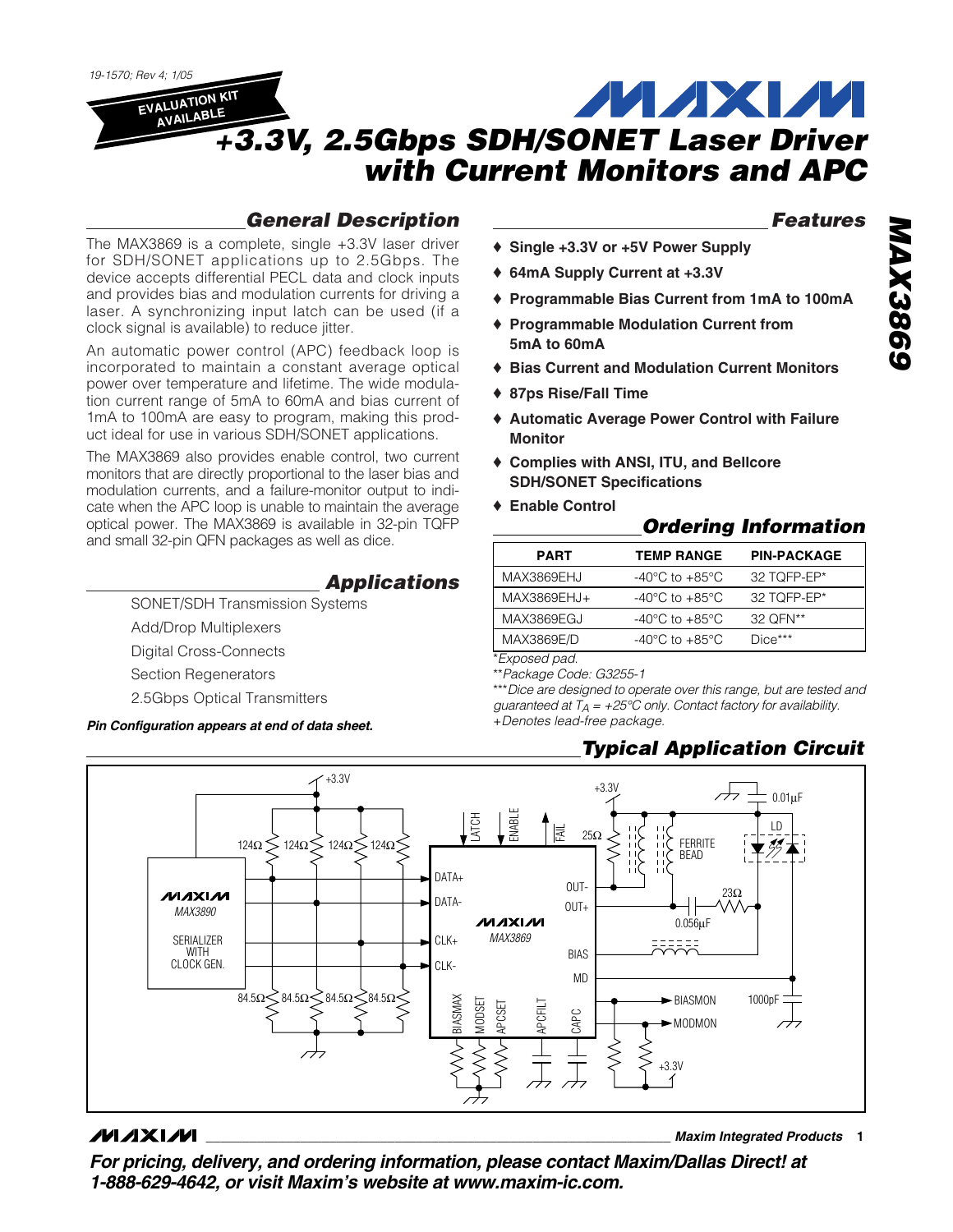## **ABSOLUTE MAXIMUM RATINGS**

| Voltage at DATA+, DATA-, CLK+, CLK-, ENABLE,                   |  |
|----------------------------------------------------------------|--|
| LATCH, FAIL, BIASMON, MODMON -0.5V to (V <sub>CC</sub> + 0.5V) |  |
| Voltage at APCFILT, CAPC, MODSET,                              |  |
|                                                                |  |
| Voltage at OUT+, OUT-+1.5V to $(V_{CC} + 1.5V)$                |  |

Voltage at BIAS .........................................+1.0V to (VCC + 0.5V) Continuous Power Dissipation  $(T_A = +85^{\circ}C)$ 

| 32-Pin TQFP-EP (derate 22.2mW/°C above +85°C)1444mW |  |
|-----------------------------------------------------|--|
| 32-Pin QFN (derate 20.84mW/°C above +85°C) 1667mW   |  |
|                                                     |  |
| Operating Junction Temperature Range-55°C to +150°C |  |
|                                                     |  |
| Lead Temperature (soldering, 10s)+300°C             |  |

*Stresses beyond those listed under "Absolute Maximum Ratings" may cause permanent damage to the device. These are stress ratings only, and functional operation of the device at these or any other conditions beyond those indicated in the operational sections of the specifications is not implied. Exposure to absolute maximum rating conditions for extended periods may affect device reliability.*

## **DC ELECTRICAL CHARACTERISTICS**

(V<sub>CC</sub> = +3.14V to +5.5V, T<sub>A</sub> = -40°C to +85°C. Typical values are at V<sub>CC</sub> = +3.3V, I<sub>MOD</sub> = 30mA, I<sub>BIAS</sub> = 60mA, T<sub>A</sub> = +25°C, unless otherwise noted.) (Note 1)

| <b>PARAMETER</b>                        | <b>SYMBOL</b>         | <b>CONDITIONS</b>     |                         |                    | <b>MIN</b>                                   | <b>TYP</b>               | <b>MAX</b> | <b>UNITS</b> |        |
|-----------------------------------------|-----------------------|-----------------------|-------------------------|--------------------|----------------------------------------------|--------------------------|------------|--------------|--------|
| <b>Supply Current</b>                   | Icc                   | (Note 2)              |                         |                    |                                              | 64                       | 112        | mA           |        |
| <b>Bias Current Range</b>               | <b>BIAS</b>           | (Note 3)              |                         |                    |                                              | $\mathbf{1}$             |            | 100          | mA     |
| <b>Bias Off-Current</b>                 | <b>BIAS-OFF</b>       |                       | $ENABLE = low (Note 4)$ |                    |                                              |                          |            | 100          | μA     |
| <b>Bias-Current Stability</b>           |                       | APC open loop         |                         | $IBIAS = 100mA$    |                                              |                          | 230        |              |        |
|                                         |                       |                       | $IBIAS = 1mA$           |                    |                                              | 900                      |            | ppm/°C       |        |
| <b>Bias-Current Absolute Accuracy</b>   | (Note 5)              | APC open loop         |                         |                    |                                              | $-15$                    |            | 15           | $\%$   |
| Differential Input Voltage              | $V_{ID}$              | Figure 1              |                         |                    |                                              | 200                      |            | 1600         | mVp-p  |
| Common-Mode Input Voltage               | <b>VICM</b>           | PECL compatible       |                         | $V_{CC}$ -<br>1.49 | $\ensuremath{\mathsf{V}\text{CC}}$ -<br>1.32 | $V_{CC}$ -<br>$V_{ID}/4$ | $\vee$     |              |        |
| Clock and Data Input Current            | <b>I<sub>IN</sub></b> |                       |                         |                    | $-1$                                         |                          | 10         | μA           |        |
| TTL Input High Voltage                  |                       | ENABLE, LATCH         |                         |                    | 2.0                                          |                          |            | $\vee$       |        |
| <b>TTL Input Low Voltage</b>            |                       | ENABLE, LATCH         |                         |                    |                                              |                          | 0.8        | $\vee$       |        |
| TTL Output High Voltage FAIL            |                       | Sourcing 50µA         |                         | 2.4                | $V_{CC}$ - 0.3                               | $V_{\rm CC}$             | $\vee$     |              |        |
| TTL Output Low Voltage FAIL             |                       | Sinking 100µA         |                         | 0.1                |                                              | 0.44                     | $\vee$     |              |        |
| Monitor-Diode Reverse Bias<br>Voltage   |                       |                       |                         | 1.5                |                                              |                          | $\vee$     |              |        |
| Monitor-Diode DC Current Range          | <b>IMD</b>            |                       |                         |                    | 18                                           |                          | 1000       | μA           |        |
| Monitor-Diode Bias Setpoint             |                       | (Note 6)              | $ImD = 1mA$             |                    |                                              | $-480$                   | 50         | 480          | ppm/°C |
| Stability                               |                       |                       | $I_{MD} = 18\mu A$      |                    |                                              |                          | 90         |              |        |
| Monitor-Diode Bias Absolute<br>Accuracy |                       | (Note 5)              |                         |                    | $-15$                                        |                          | 15         | $\%$         |        |
| <b>BIASMON to IBIAS Gain</b>            | ABIAS                 | <b>IBIAS/IBIASMON</b> |                         |                    |                                              |                          | 37         |              | A/A    |
| MODMON to I <sub>MOD</sub> Gain         | AMOD                  | IMOD/IMODMON          |                         |                    | 29                                           |                          | A/A        |              |        |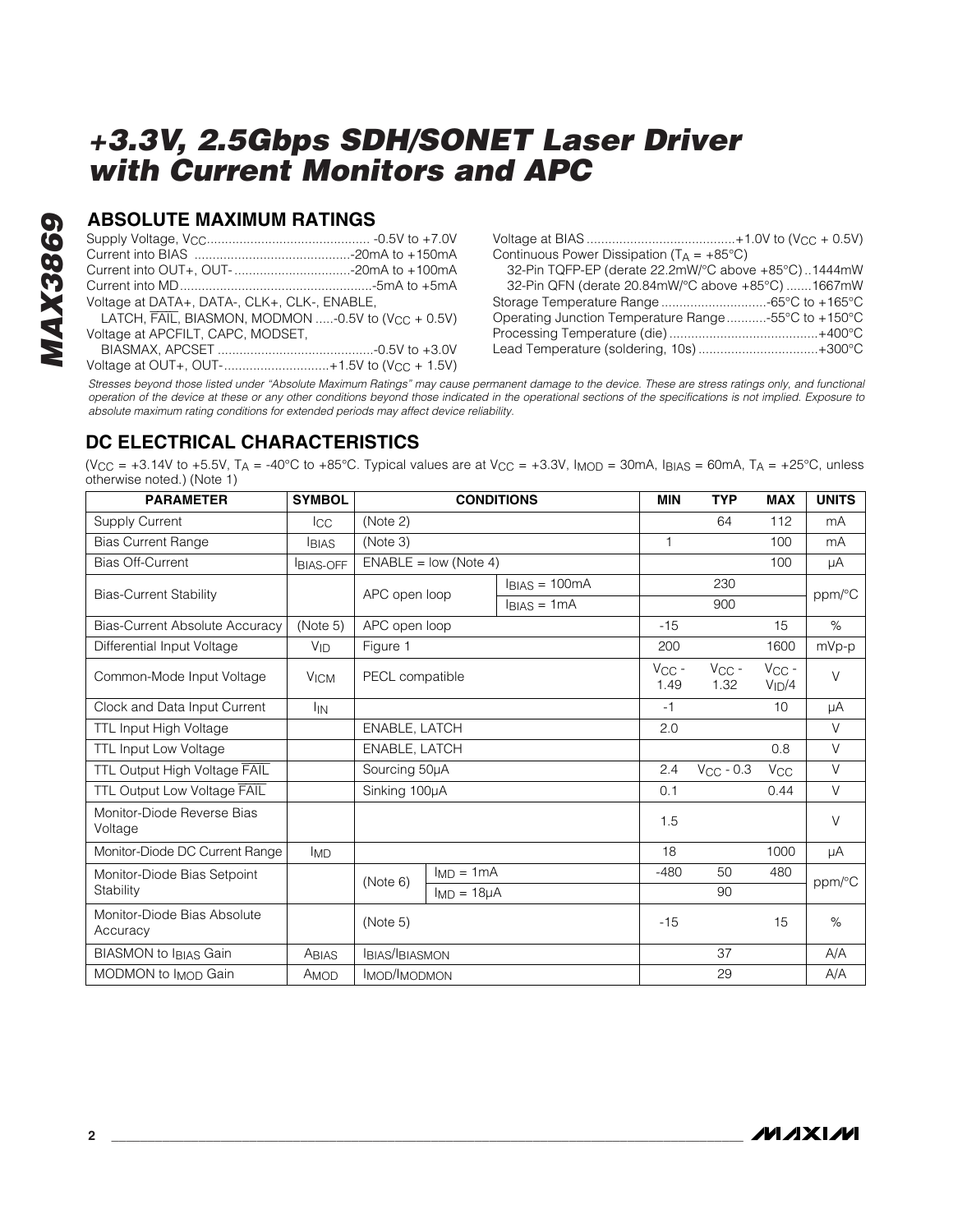# **AC ELECTRICAL CHARACTERISTICS**

(V<sub>CC</sub> = +3.14V to +5.5V, load as shown in Figure 2, T<sub>A</sub> = -40°C to +85°C. Typical values are at V<sub>CC</sub> = +3.3V, I<sub>MOD</sub> = 30mA, T<sub>A</sub> = +25°C.) (Note 7)

| <b>PARAMETER</b>                        | <b>SYMBOL</b>  | <b>CONDITIONS</b>                               |            | <b>MIN</b> | <b>TYP</b> | <b>MAX</b> | <b>UNITS</b>      |  |
|-----------------------------------------|----------------|-------------------------------------------------|------------|------------|------------|------------|-------------------|--|
| Input Latch Setup Time                  | tsu            | LATCH = high, Figure 3                          |            | 100        |            |            | ps                |  |
| Input Latch Hold Time                   | tн             | LATCH = $high$ , Figure 3                       |            | 100        |            |            | ps                |  |
| Modulation-Current Range                | <b>IMOD</b>    |                                                 |            | 5          |            | 60         | mA                |  |
| Modulation-Off Current                  | MOD-OFF        | $ENABLE = low (Note 4)$                         |            |            |            | 200        | μA                |  |
| Modulation-Current Stability            |                | $I_{MOD} = 60mA$                                |            | $-480$     | -8         | 480        | ppm/°C            |  |
|                                         |                | $I_{MOD} = 5mA$                                 |            |            | 300        |            |                   |  |
| Modulation-Current Absolute<br>Accuracy |                | (Note 5)                                        |            | $-15$      |            | 15         | $\%$              |  |
|                                         | t <sub>R</sub> | 20% to 80% (Note 8)                             | MAX3869EHJ |            | 78         |            |                   |  |
| Output Rise-Time                        |                |                                                 | MAX3869E/D |            | 69         |            | ps                |  |
| Output Fall-Time                        | tF             | MAX3869EHJ<br>20% to 80% (Note 8)<br>MAX3869E/D |            |            | 87         | (Note 10)  | ps                |  |
|                                         |                |                                                 |            | 79         |            |            |                   |  |
| <b>Output Aberrations</b>               |                | (Note 8)                                        |            |            | ±15        |            | $\%$              |  |
| Enable and Start-Up Delay               |                |                                                 |            |            | 250        |            | ns                |  |
| Maximum Consecutive Identical<br>Digits |                |                                                 |            | 80         |            |            | bits              |  |
| Pulse-Width Distortion                  | <b>PWD</b>     | (Notes 8, 9)                                    |            |            | 14         | 50         | ps                |  |
| Jitter Generation                       |                | Jitter BW = $12kHz$ to $20MHz$ , 0-1 pattern    |            |            | 7          | 20         | ps <sub>p-p</sub> |  |

**Note 1:** Dice are tested at  $T_A = +25^\circ \text{C}$  only.

**Note 2:** Tested at R<sub>MODSET</sub> = 2.49kΩ, R<sub>BIASMAX</sub> = 1.69kΩ, excluding I<sub>BIAS</sub> and I<sub>MOD</sub>.

**Note 3:** Voltage on BIAS pin is (V<sub>CC</sub> - 1.6V).

**Note 4:** Both the bias and modulation currents will be switched off if any of the current set pins are grounded.

**Note 5:** Accuracy refers to part-to-part variation.

**Note 6:** Assuming that the laser to monitor-diode transfer function does not change with temperature. Guaranteed by design and characterization.

**Note 7:** AC characteristics are guaranteed by design and characterization.

**Note 8:** Measured with 622Mbps 0-1 pattern, LATCH = high.

**Note 9:** PWD = (wider pulse - narrower pulse) / 2.

**Note 10:** See *Typical Operating Characteristics* for worst-case distribution.



*Figure 1. Required Input Signal and Output Polarity*

*MAX3869*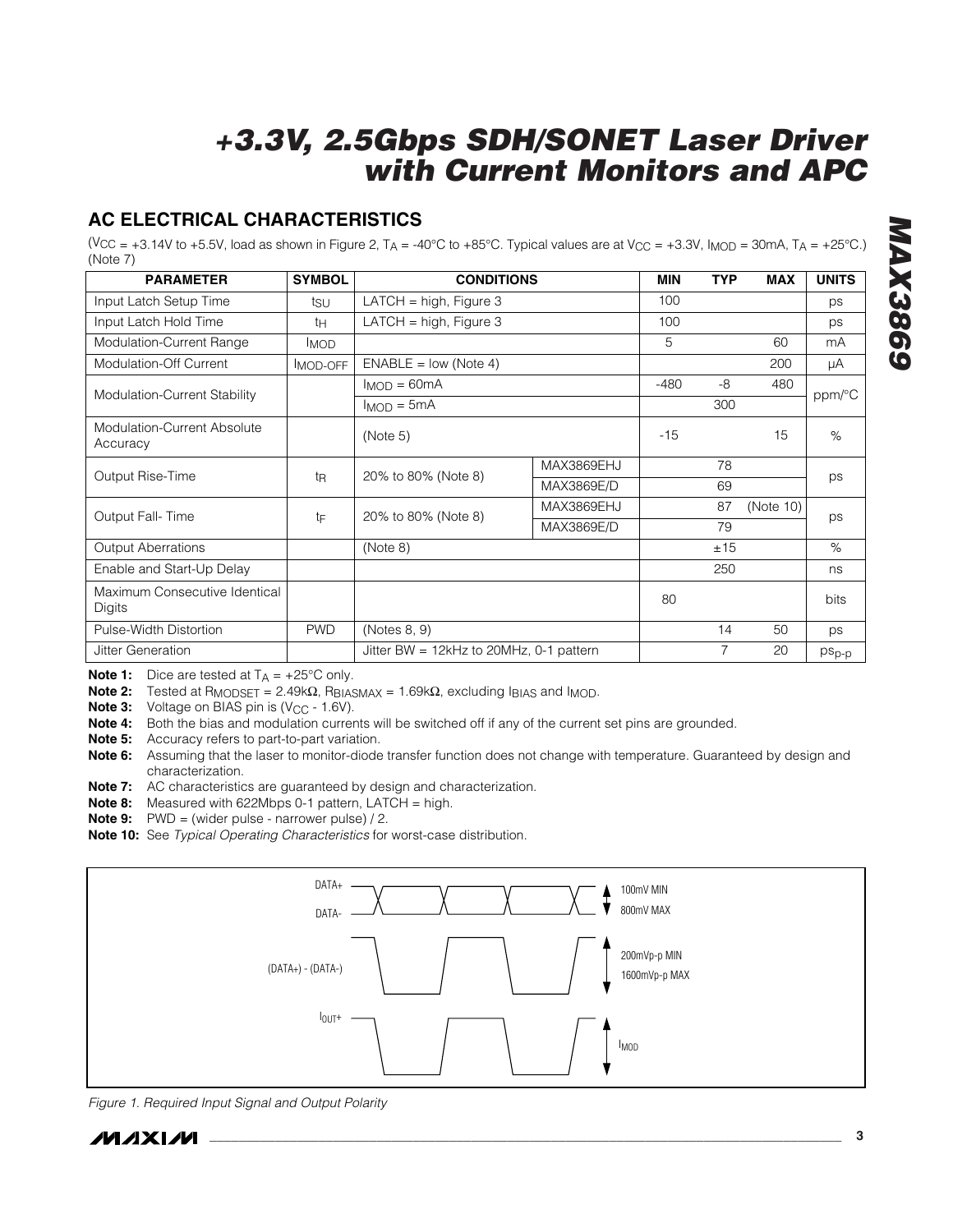



*Figure 3. Setup/Hold Time Definition*

*Figure 2. Output Termination for Characterization*



(V<sub>CC</sub> =  $+3.3V$ , load as shown in Figure 2, T<sub>A</sub> =  $+25^{\circ}$ C, unless otherwise noted.)





*MAX3869*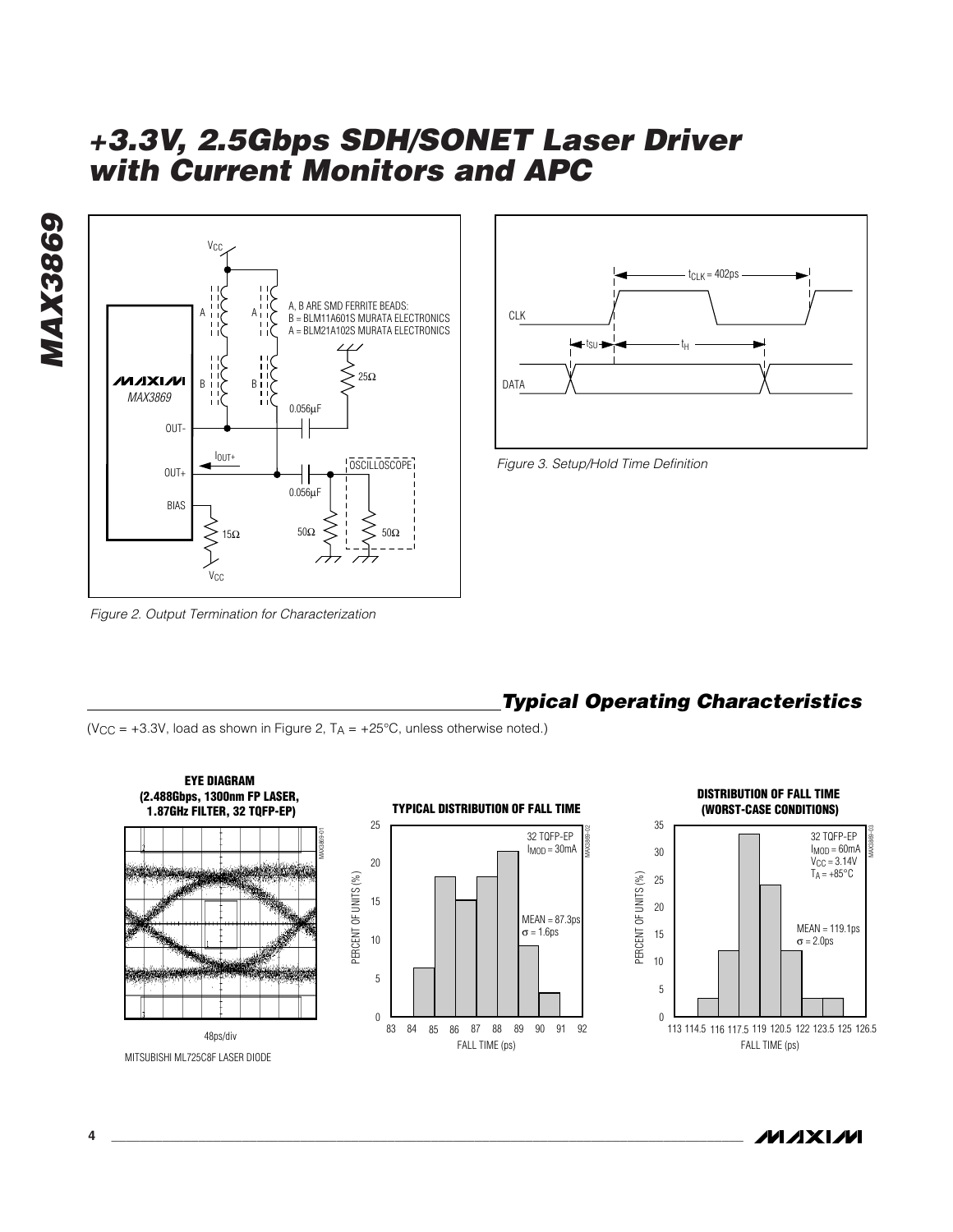# *Typical Operating Characteristics (continued)*

(V<sub>CC</sub> =  $+3.3V$ , load as shown in Figure 2, T<sub>A</sub> =  $+25^{\circ}$ C, unless otherwise noted.)

**MAXM** 



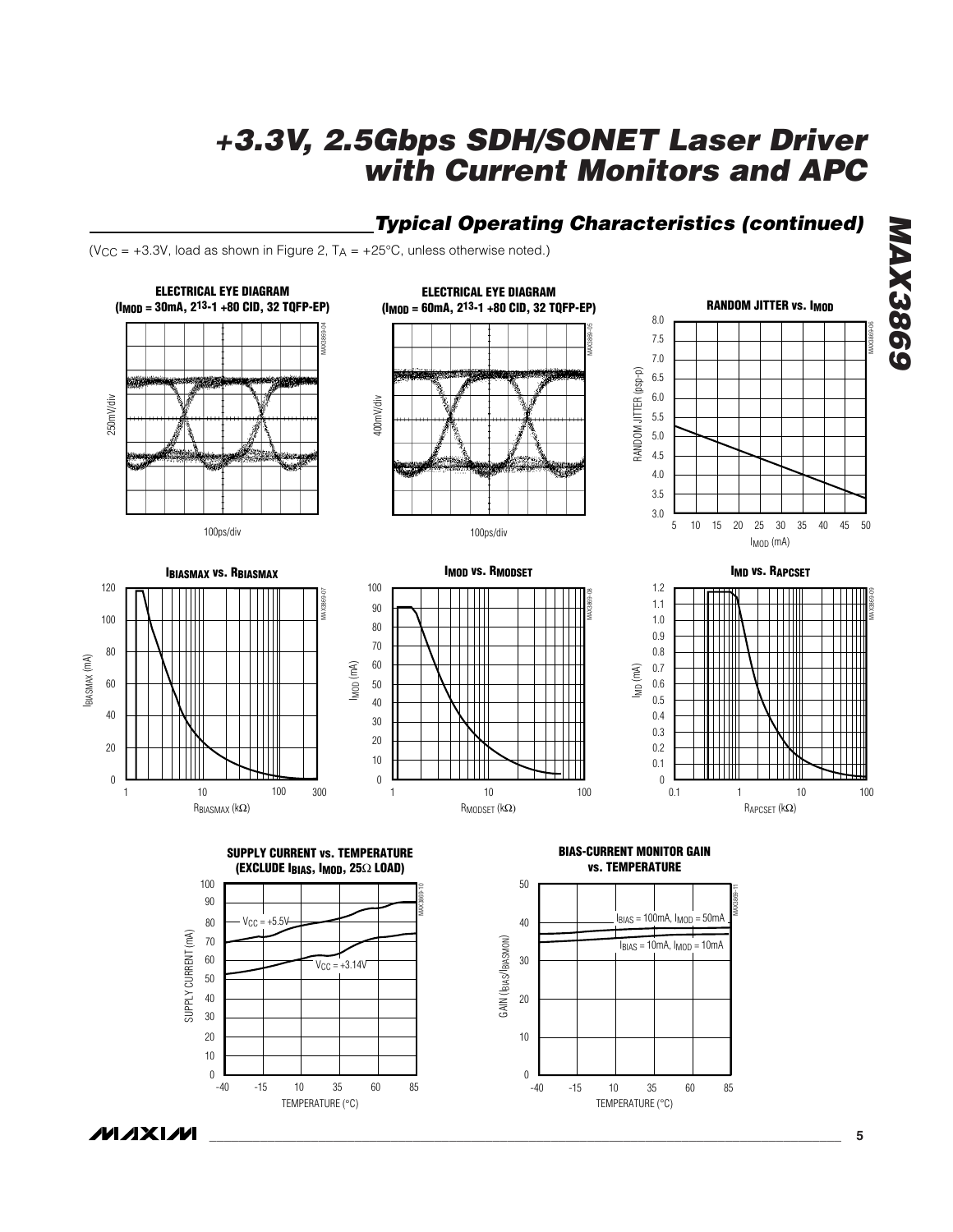# *Typical Operating Characteristics (continued)*

( $V_{CC}$  = +3.3V, load as shown in Figure 2,  $T_A$  = +25°C, unless otherwise noted.)







## *Pin Description*

| PIN        | <b>NAME</b>       | <b>FUNCTION</b>                                                                                                                                            |
|------------|-------------------|------------------------------------------------------------------------------------------------------------------------------------------------------------|
| 1, 4, 7    | V <sub>CC</sub> 1 | Power Supply for Digital Circuits                                                                                                                          |
| 2          | $DATA+$           | Noninverting PECL Input                                                                                                                                    |
| 3          | DATA-             | Inverting PECL Input                                                                                                                                       |
| 5          | $CLK+$            | Positive PECL Clock Input. Connect to V <sub>CC</sub> if latch function is not used.                                                                       |
| 6          | CLK-              | Negative PECL Clock Input. Leave unconnected if latch function is not used.                                                                                |
| 8          | LATCH             | TTL/CMOS Latch Input. High for latched data, low for direct data. Internal 100k $\Omega$ pull-up to V <sub>CC</sub> .                                      |
| 9          | <b>ENABLE</b>     | TTL/CMOS Enable Input. High for normal operation, low to disable laser bias and modulation<br>current. Internal 100k $\Omega$ pull-up to V <sub>CC</sub> . |
| 10, 15     | GND <sub>1</sub>  | Ground for Digital Circuits                                                                                                                                |
| 11         | <b>BIASMON</b>    | Bias Current Monitor. Sink current source that is proportional to the laser bias current.                                                                  |
| 12         | <b>MODMON</b>     | Modulation Current Monitor. Sink current source that is proportional to the laser modulation<br>current.                                                   |
| 13         | <b>FAIL</b>       | TTL/CMOS Failure Output. Indicates APC failure when low.                                                                                                   |
| 14         | <b>APCFILT</b>    | Connect a capacitor ( $C_{APCFLT} = 0.1 \mu F$ ) from this pad to ground to filter the APC noise.                                                          |
| 16, 18, 21 | V <sub>CC4</sub>  | Power Supply for Output Circuitry                                                                                                                          |
| 17         | <b>BIAS</b>       | Laser Bias Current Output                                                                                                                                  |
| 19         | $OUT+$            | Positive Modulation-Current Output. Imop flows through this pad when input data is high.                                                                   |

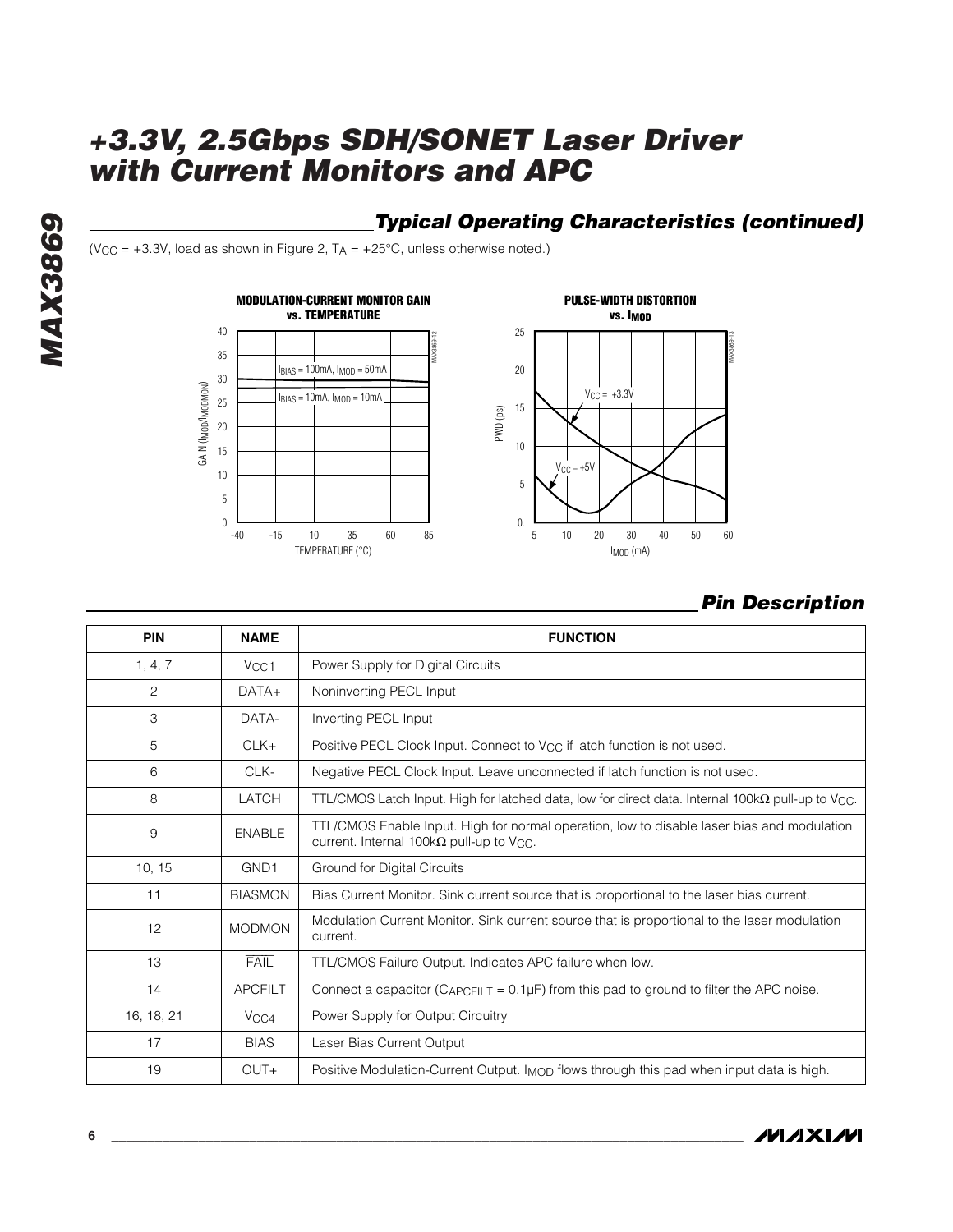# *Pin Description (continued)*

| <b>PIN</b> | <b>NAME</b>      | <b>FUNCTION</b>                                                                                                                                             |
|------------|------------------|-------------------------------------------------------------------------------------------------------------------------------------------------------------|
| 20         | OUT-             | Negative Modulation-Current Output. I <sub>MOD</sub> flows through this pad when input data is low.                                                         |
| 22         | GND4             | Ground for Output Circuitry                                                                                                                                 |
| 23         | GND <sub>3</sub> | Ground for APC                                                                                                                                              |
| 24         | <b>MD</b>        | Monitor Diode Input. Connect this pad to a monitor photodiode anode. A capacitor to ground<br>is required to filter high-speed AC monitor photocurrent.     |
| 25         | V <sub>CC3</sub> | Power Supply for APC                                                                                                                                        |
| 26         | CAPC             | A capacitor connected from this pad to ground controls the dominant pole of the APC feed-<br>back loop $(C_{\text{APC}} = 0.1 \mu\text{F})$ .               |
| 27         | GND <sub>2</sub> | Ground for Internal Reference                                                                                                                               |
| 28         | N.C.             | No Connection, Leave unconnected.                                                                                                                           |
| 29         | <b>APCSET</b>    | A resistor connected from this pad to ground sets the desired average optical power.<br>Connect 100 $k\Omega$ from this pad to ground if APC is not used.   |
| 30         | <b>MODSET</b>    | A resistor connected from this pad to ground sets the desired modulation current.                                                                           |
| 31         | <b>BIASMAX</b>   | A resistor connected from this pad to ground sets the maximum bias current. The APC<br>function can subtract from this maximum value, but cannot add to it. |
| 32         | V <sub>CC2</sub> | Power Supply for Internal Reference                                                                                                                         |

## *\_\_\_\_\_\_\_\_\_\_\_\_\_\_\_Detailed Description*

The MAX3869 laser driver consists of two main parts: a high-speed modulation driver and a laser-biasing block with automatic power control (APC). The circuit design is optimized for both high-speed and low-voltage (+3.3V) operation. To minimize the pattern-dependent jitter of the input signal at speeds as high as 2.5Gbps, the device accepts a differential PECL clock signal for data retiming. When LATCH is high, the input data is synchronized by the clock signal. When LATCH is low, the input data is directly applied to the output stage.

The output stage is composed of a high-speed differential pair and a programmable modulation current source. Since the modulation output drives a maximum current of 60mA into the laser with an edge speed of 100ps, large transient voltage spikes can be generated (due to the parasitic inductance). These transients and the laser forward voltage leave insufficient headroom for the proper operation of the laser driver if the modulation output is DC-coupled to the laser diode. To solve this problem, the MAX3869's modulation output is designed to be AC-coupled to the cathode of a laser diode. An external pull-up inductor is necessary to DC-bias the modulation output at V<sub>CC</sub>. Such a configuration isolates laser forward voltage from the output circuitry and

allows the output at OUT+ to swing above and below the supply voltage VCC. A simplified functional diagram is shown in Figure 4.

The MAX3869 modulation output is optimized for driving a 25Ω load; the minimum required voltage at OUT+ is 2.0V. Modulation current swings of 80mA are possible, but due to minimum power-supply and jitter requirements at 2.5Gbps, the specified maximum modulation current is limited to 60mA. To interface with the laser diode, a damping resistor (RD) is required for impedance matching. An RC shunt network may also be necessary to compensate for the laser-diode parasitic inductance, thereby improving the optical output aberrations and duty-cycle distortion.

At the data rate of 2.5Gbps, any capacitive load at the cathode of a laser diode will degrade the optical output performance. Since the BIAS output is directly connected to the laser cathode, minimize the parasitic capacitance associated with this pin by using an inductor to isolate the BIAS pin from the laser cathode.

### *Automatic Power Control*

To maintain constant average optical power, the MAX3869 incorporates an APC loop to compensate for the changes in laser threshold current over temperature and lifetime. A back-facet photodiode mounted in the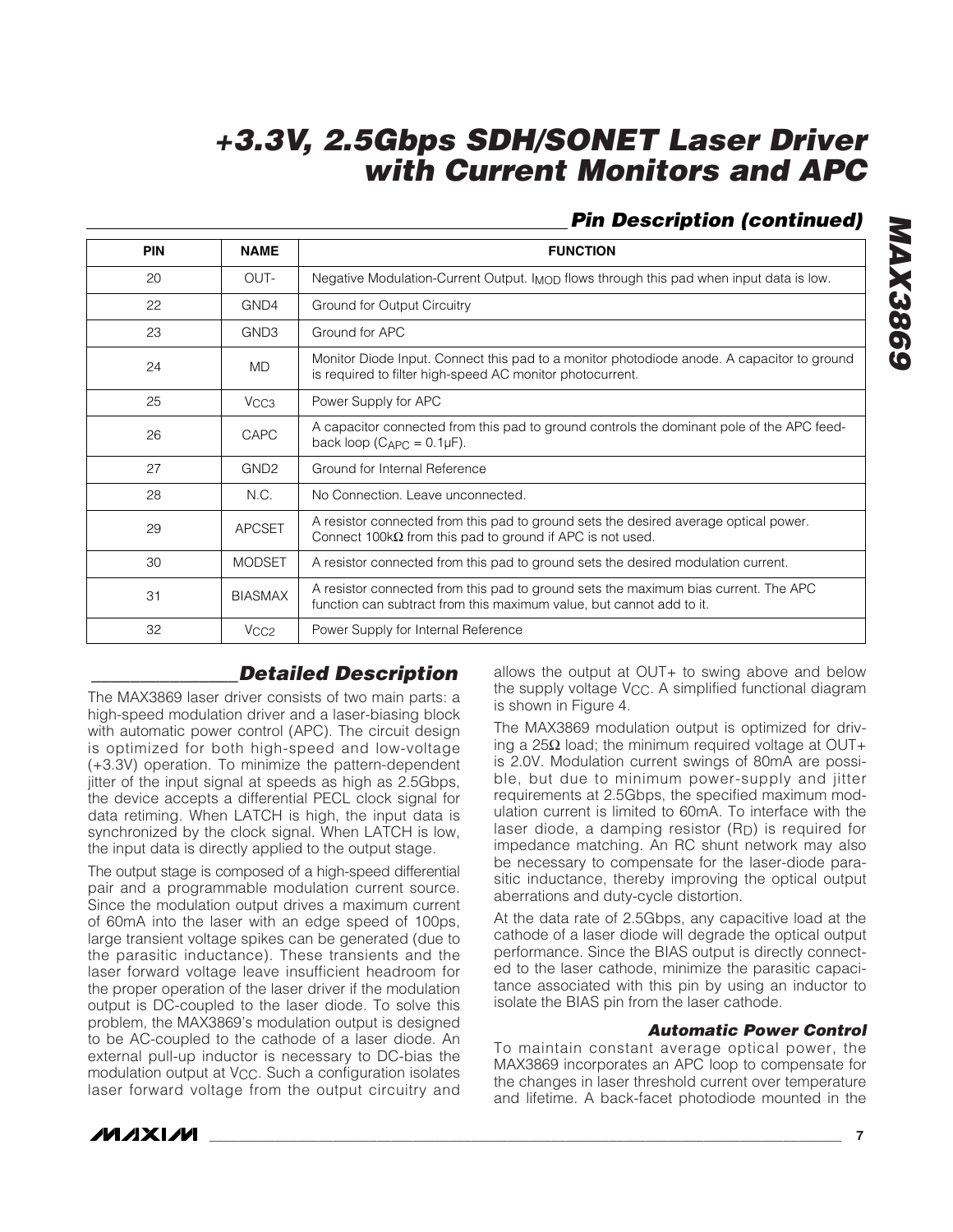

*Figure 4. Functional Diagram*

laser package is used to convert the optical power into a photocurrent. The APC loop adjusts the laser bias current so that the monitor current is matched to a reference current set by RAPCSET. The time constant of the APC loop is determined by an external capacitor (CAPC). To eliminate the pattern-dependent jitter associated with the APC loop-time constant, and to guarantee loop stability, the recommended value for CAPC is 0.1µF.

When the APC loop is functioning, the maximum allowable bias current is set by an external resistor, RBIASMAX. An APC failure flag (FAIL) is set low when the bias current can no longer be adjusted to achieve the desired average optical power. To filter out the APC loop noise, use an external capacitor at APCFILT with a recommended value of 0.1µF.

APC closed-loop operation requires the user to set three currents with external resistors connected between ground and BIASMAX, MODSET, and APCSET. Detailed guidelines for these resistor settings are described in the *Design Procedure* section.

### *Open-Loop Operation*

If necessary, the MAX3869 is fully operational without APC. In this case, the laser current is directly set by two external resistors connected from ground to BIASMAX and MODSET. See the *Design Procedure* section for more details on open-loop operation.

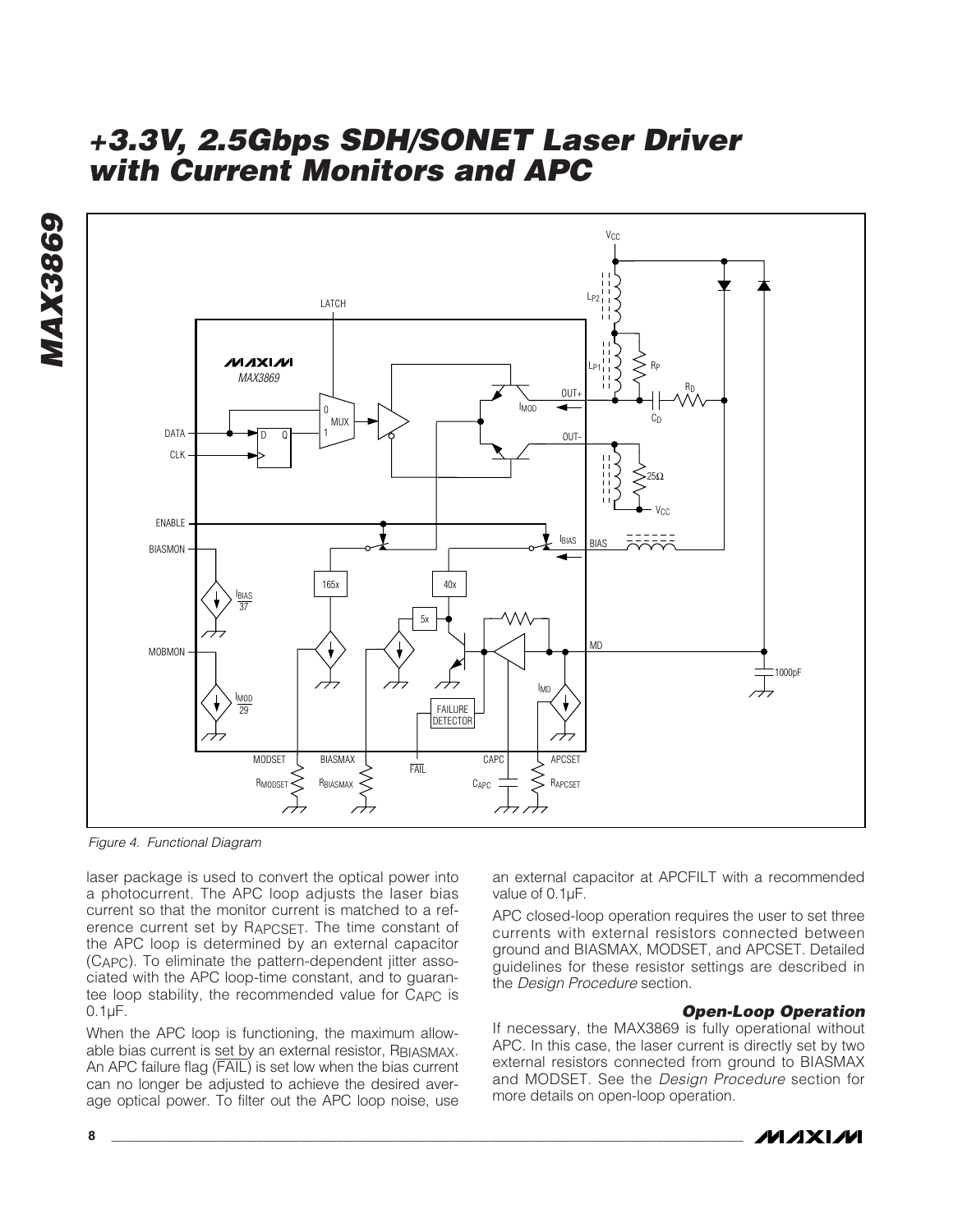### *Optional Data Input Latch*

To minimize input data pattern-dependent jitter, the differential clock signal should be connected to the data input latch, which is selected by an external LATCH control. If LATCH is high, the input data is retimed by the rising edge of CLK+. If LATCH is low, the input data is directly connected to the output stage. When this latch function is not used, connect  $CLK+$  to  $V_{CC}$  and leave CLK- unconnected.

#### *Enable Control*

The MAX3869 incorporates a laser driver enable function. When ENABLE is low, both the bias and modulation currents are off. The typical laser enable time is 250ns, and the typical disable time is 25ns.

*Current Monitors*

The MAX3869 features bias- and modulation-current monitor outputs. The BIASMON output sinks a current equal to  $1/37$  of the laser bias current ( $I_{\text{BIAS}}$  / 37). The MODMON output sinks a current equal to 1/29 of the laser modulation current (I<sub>MOD</sub> / 29). BIASMON and MODMON should be connected through a pull-up resistor to V<sub>CC</sub>. Choose a pull-up resistor value that ensures a voltage at BIASMON greater than V<sub>CC</sub> - 1.6V and a voltage at MODMON greater than V<sub>CC</sub> - 1.0V.

#### *Slow-Start*

For laser safety reasons, the MAX3869 incorporates a slow-start circuit that provides a delay of 250ns for enabling a laser diode.

### *APC Failure Monitor*

The MAX3869 provides an APC failure monitor (TTL/CMOS) to indicate an APC loop tracking failure. FAIL is set low when the APC loop can no longer adjust the bias current to maintain the desired monitor current.

#### *Short-Circuit Protection*

The MAX3869 provides short-circuit protection for the modulation, bias, and monitor current sources. If either BIASMAX, MODSET, or APCSET is shorted to ground, the bias and modulation output will be turned off.

## *Design Procedure*

When designing a laser transmitter, the optical output is usually expressed in terms of average power and extinction ratio. Table 1 gives the relationships that are helpful in converting between the optical average power and the modulation current. These relationships are valid if the mark density and duty cycle of the optical waveform are 50%.

## *Programming the Modulation Current*

For a given laser power PAVG, slope efficiency (η), and extinction ration (re), the modulation current can be calculated using Table 1. See the IMOD vs. RMODSET graph in the *Typical Operating Characteristics* and select the value of R<sub>MODSFT</sub> that corresponds to the required current at +25°C.

### *Programming the Bias Current*

When using the MAX3869 in open-loop operation, the bias current is determined by the RBIASMAX resistor. To select this resistor, determine the required bias current at +25°C. See the IBIASMAX vs. RBIASMAX graph in the *Typical Operating Characteristics* and select the value of RBIASMAX that corresponds to the required current at  $+25^{\circ}$ C.

When using the MAX3869 in closed-loop operation, the RBIASMAX resistor sets the maximum bias current available to the laser diode over temperature and life. The APC loop can subtract from this maximum value but cannot add to it. See the IBIASMAX vs. RBIASMAX graph in the *Typical Operating Characteristics* and select the value of RBIASMAX that corresponds to the end-of-life bias current at +85°C.

### *Programming the APC Loop*

When the MAX3869's APC feature is used, program the average optical power by adjusting the APCSET resistor. To select this resistor, determine the desired monitor current to be maintained over temperature and life. See the IMD vs. RAPCSET graph in the *Typical Operating Characteristics* and select the value of RAPCSET that corresponds to the required current.

### *Interfacing with Laser Diodes*

To minimize optical output aberrations caused by signal reflections at the electrical interface to the laser diode, a series damping resistor  $(R_D)$  is required (Figure 4). Additionally, the MAX3869 outputs are optimized for a 25Ω load. Therefore, the series combination of R<sub>D</sub> and RL (where RL represents the laser-diode resistance)

## **PARAMETER SYMBOL RELATION** Average Power  $\begin{array}{|c|c|c|c|c|}\n\hline\n\text{PAVG} & \text{PAVG} & \text{PAVG} & \text{P-O + P1}/2 \\
\hline\n\end{array}$ Extinction Ratio  $r_{\rm e}$   $r_{\rm e} = P_1 / P_0$ Optical Power High  $P_1$   $P_1 = 2P_{AVG} \cdot r_{e} / (r_{e} + 1)$ Optical Power Low  $\begin{vmatrix} P_0 \\ P_0 \end{vmatrix}$  P<sub>0</sub> = 2P<sub>AVG</sub> / (r<sub>e</sub> + 1) Optical Amplitude | Pp-p | Pp-p =  $2P_{AVG}$  (re - 1) / (re + 1) Laser Slope Efficiency  $\eta = \text{Pp-p / IMOD}$ Modulation Current  $\boxed{\overline{\text{MOD}}}$  IMOD = Pp-p /  $\eta$

**Table 1. Optical Power Definition**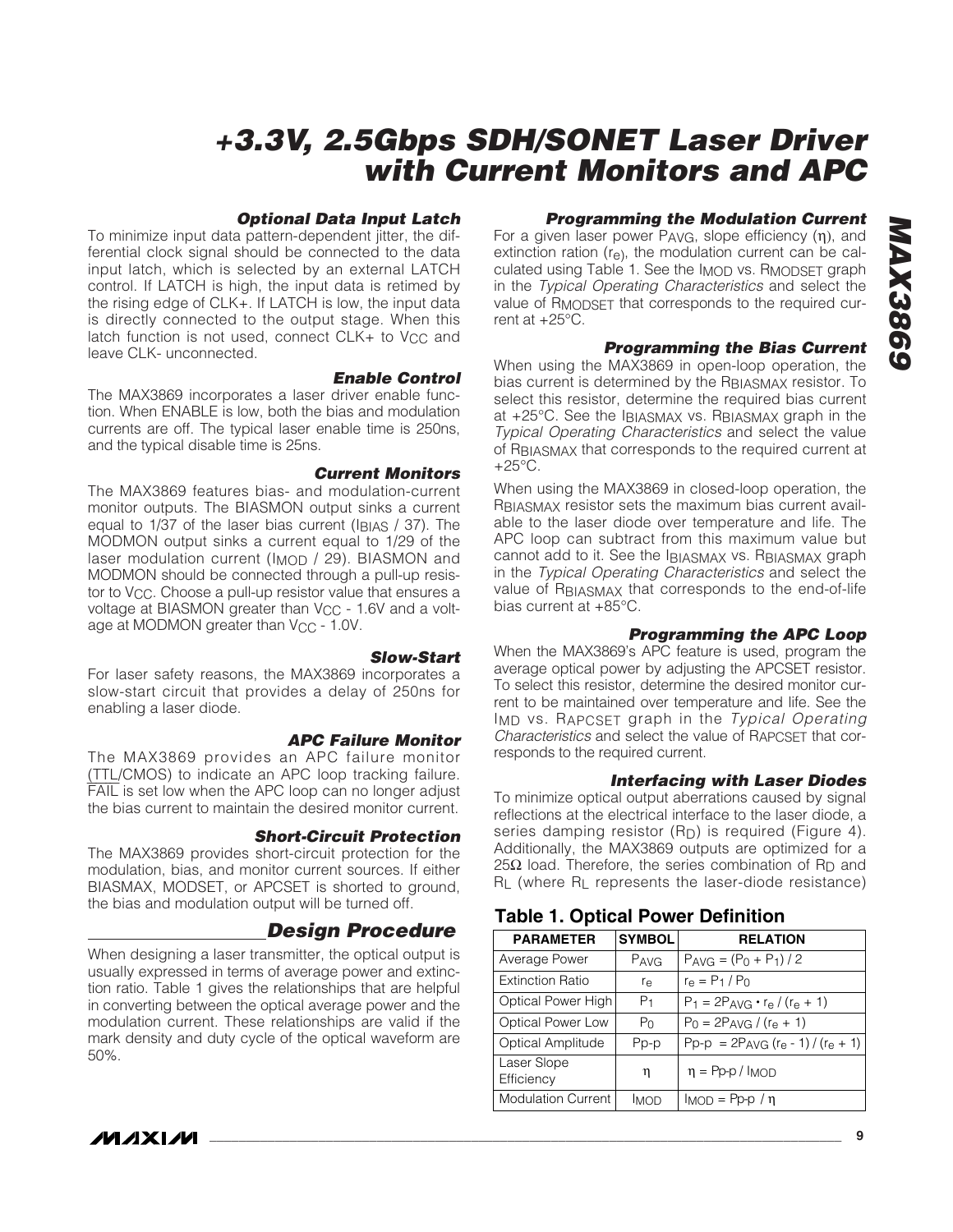Should equal 25Ω. Typical values for R<sub>D</sub> are 18Ω to<br>23Ω. For best performance, a bypass capacitor (0.01µF<br>typical) should be placed as close as possible to the<br>anode of the laser diode. Depending on the exact char-<br>acte 23Ω. For best performance, a bypass capacitor  $(0.01\mu$ F typical) should be placed as close as possible to the anode of the laser diode. Depending on the exact characteristics of the laser diode and PC board layout, a resistor (Rp) of 20Ω to 70Ω in parallel with pull-up inductor L<sub>P1</sub> can be useful in damping overshoot and ringing in the optical output.

In some applications (depending on laser-diode parasitic inductance characteristics), an RC shunt network between the laser cathode and ground will help minimize optical output aberrations. Starting values for most coaxial lasers are R =  $75Ω$  in series with C = 3.3pF. These values should be experimentally adjusted until the optical output waveform is optimized.

#### *Pattern-Dependent Jitter*

When transmitting NRZ data with long strings of consecutive identical digits (CIDs), LF droop can occur and contribute to pattern-dependent jitter (PDJ). To minimize this PDJ, three external components must be properly chosen: capacitor CAPC, which dominates the APC loop time constant; pull-up inductor LP; and ACcoupling capacitor CD.

To filter out noise effects and guarantee loop stability, the recommended value for CAPC is 0.1µF. This results in an APC loop bandwidth of 10kHz or a time constant of 16µs. As a result, the PDJ associated with an APC loop time constant can be ignored.

The time constant associated with the output pull-up inductor (Lp  $\approx$  Lp<sub>2</sub>), and the AC-coupling capacitor (C<sub>D</sub>) will also impact the PDJ. For such a second-order network, the PDJ due to the low frequency cutoff will be dominated by LP. For a data rate of 2.5Gbps, the recommended value for  $C_D$  is 0.056 $\mu$ F. During the maximum CID period, it is recommended to limit the peak voltage droop to less than 12% of the average (6% of the amplitude). The time constant can be estimated by:

$$
12\% = 1 - e^{-t/\tau_{LP}}
$$

$$
\tau_{LP} = 7.8t
$$

If  $\tau_{\text{LP}} = L_P$  / 25 $\Omega$ , and t = 100UI = 40ns, then Lp = 7.8µH. To reduce the physical size of this element (LP), use of SMD ferrite beads is recommended (Figure 2).

### *Input Termination Requirement*

The MAX3869 data and clock inputs are PECL compatible. However, it is not necessary to drive the MAX3869 with a standard PECL signal. As long as the specified common-mode voltage and the differential voltage swings are met, the MAX3869 will operate properly.

### *Calculating Power Consumption*

The junction temperature of the MAX3869 dice must be kept below +150°C at all times. The total power dissipation of the MAX3869 can be estimated by the following:

$$
P = V_{CC} \times I_{CC} + (V_{CC} - V_f) \times I_{BIAS}
$$

$$
+ I_{MOD} (V_{CC} - 25\Omega \times I_{MOD} / 2)
$$

where IBIAS is the maximum bias current set by RBIAS-MAX, IMOD is the modulation current, and Vf is the typical laser forward voltage.

Junction Temperature =  $P(W) \times 45$  (°C/W)

## *\_\_\_\_\_\_\_\_\_\_\_Applications Information*

An example of how to set up the MAX3869 follows.

#### *Select Laser*

A communication-grade laser should be selected for 2.488Gbps applications. Assume the laser output average power is  $P_{AVG} = 0$ dBm, minimum extinction ratio is  $r_{\text{e}}$  = 6.6 (8.2dB), the operating temperature is -40 $^{\circ}$ C to +85°C, and the laser diode has the following characteristics:

| Wavelength:                           | $\lambda = 1.3 \mu m$                     |
|---------------------------------------|-------------------------------------------|
| <b>Threshold Current:</b>             | ITH = 22mA at $+25^{\circ}$ C             |
| Threshold Temperature<br>Coefficient: | $\beta T H = 1.3\%/°C$                    |
| Laser to Monitor Transfer:            | $p_{MON} = 0.2$ A/W                       |
| Laser Slope Efficiency:               | $\eta = 0.05$ mW/mA<br>at $+25^{\circ}$ C |

### *Determine RAPCSET*

The desired monitor diode current is estimated by IMD = PAVG  $\cdot$  PMON = 200μA. The I<sub>MD</sub> vs. R<sub>APCSET</sub> graph in the *Typical Operating Characteristics* shows that RAPCSET should be 6.0kΩ.

### *Determine RMODSET*

To achieve a minimum extinction ratio  $(r_e)$  of 6.6 over temperature and lifetime, calculate the required extinction ratio at  $+25^{\circ}$ C. Assuming  $r_{\theta} = 20$ , the peak-to-peak optical power  $P_{D-D} = 1.81$ mW, according to Table 1. The required modulation current is 1.81(mW) / 0.05(mW/mA) = 36.2mA. The IMOD vs. RMODSET graph in the *Typical Operating Characteristics* shows that RMODSET should be 4.8kΩ.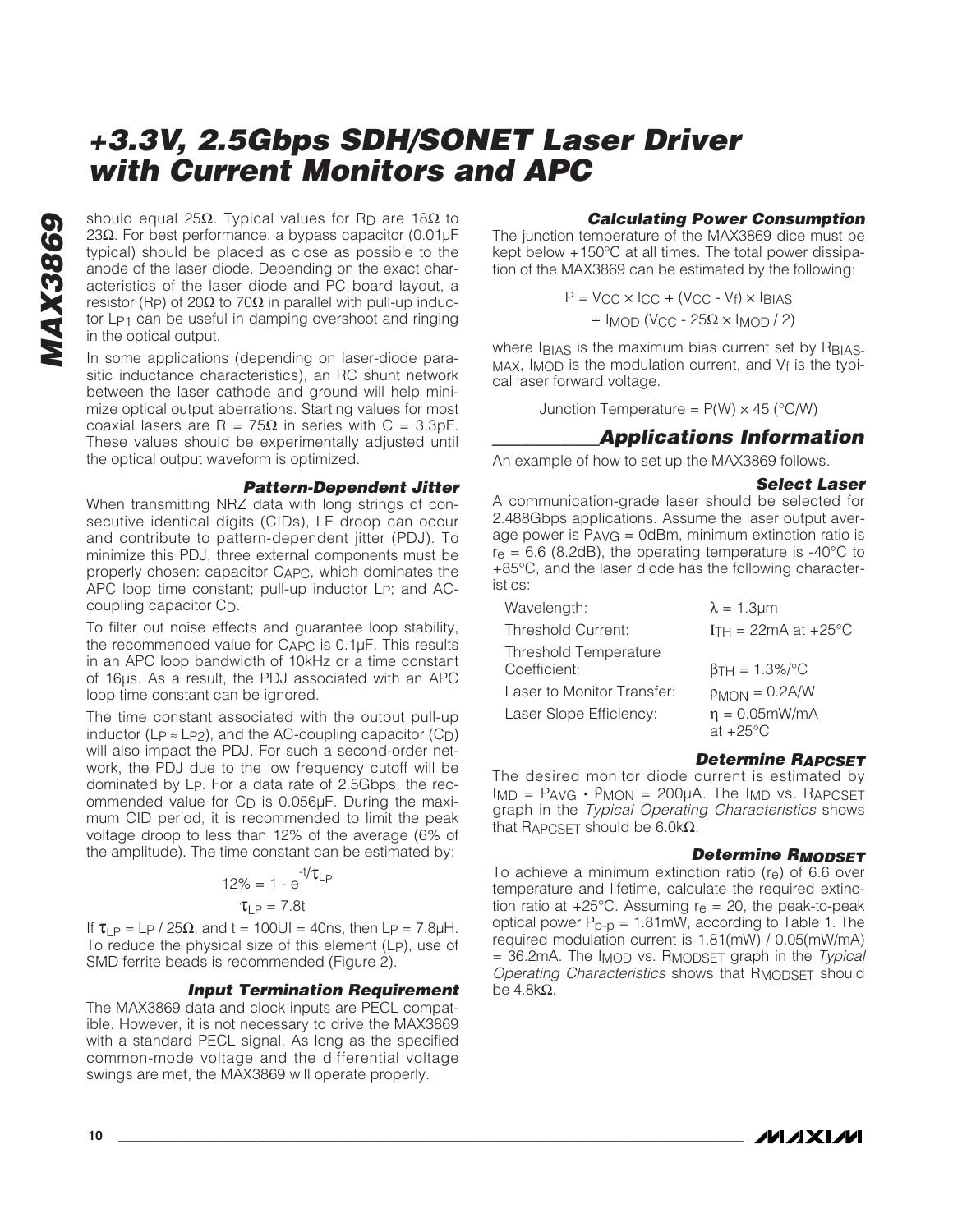### *Determine RBIASMAX*

Calculate the maximum threshold current (ITH(MAX)) at  $TA = +85^{\circ}C$  and end of life. Assuming  $ITH(MAX) =$ 50mA, the maximum bias current should be:

 $I_{BIASMAX} = I_{THMAX} + I_{MOD}/2$ 

In this example,  $IBIASMAX = 68.1mA$ . The IBIASMAX vs. RBIASMAX graph in the *Typical Operating Characteristics* shows that RBIASMAX should be  $3.2k\Omega$ .

### *Modulation Currents Exceeding 60mA*

With a +5V power supply, the headroom voltage for the MAX3869 is significantly improved. In this case, it is possible to achieve a modulation current of more than 60mA with AC-coupling, if the junction temperature is kept below 150°C. The MAX3869 can also be DC-coupled to a laser diode when operating with a +5V supply; the voltage at OUT+ should be ≥2.0V for proper operation.

### *Wire Bonding Die*

For high current density and reliable operation, the MAX3869 uses gold metalization. Make connections to the die with gold wire only, using ball-bonding techniques. Wedge bonding is not recommended. Die-pad size is 4 mils (100µm) square, and die thickness is 12 mils (300µm) square.

## *Layout Considerations*

To minimize inductance, keep the connections between the MAX3869 output pins and LD as close as possible. Optimize the laser diode performance by placing a bypass capacitor as close as possible to the laser anode. Use good high-frequency layout techniques and multilayer boards with uninterrupted ground planes to minimize EMI and crosstalk.

#### *Laser Safety and IEC 825*

Using the MAX3869 laser driver alone does not ensure that a transmitter design is compliant with IEC 825. The entire transmitter circuit and component selections must be considered. Each customer must determine the level of fault tolerance required by their application, recognizing that Maxim products are not designed or authorized for use as components in systems intended for surgical implant into the body, for applications intended to support or sustain life, or for any other application where the failure of a Maxim product could create a situation where personal injury or death may occur.

*Chip Information*

TRANSISTOR COUNT: 1561 SUBSTRATE CONNECTED TO GND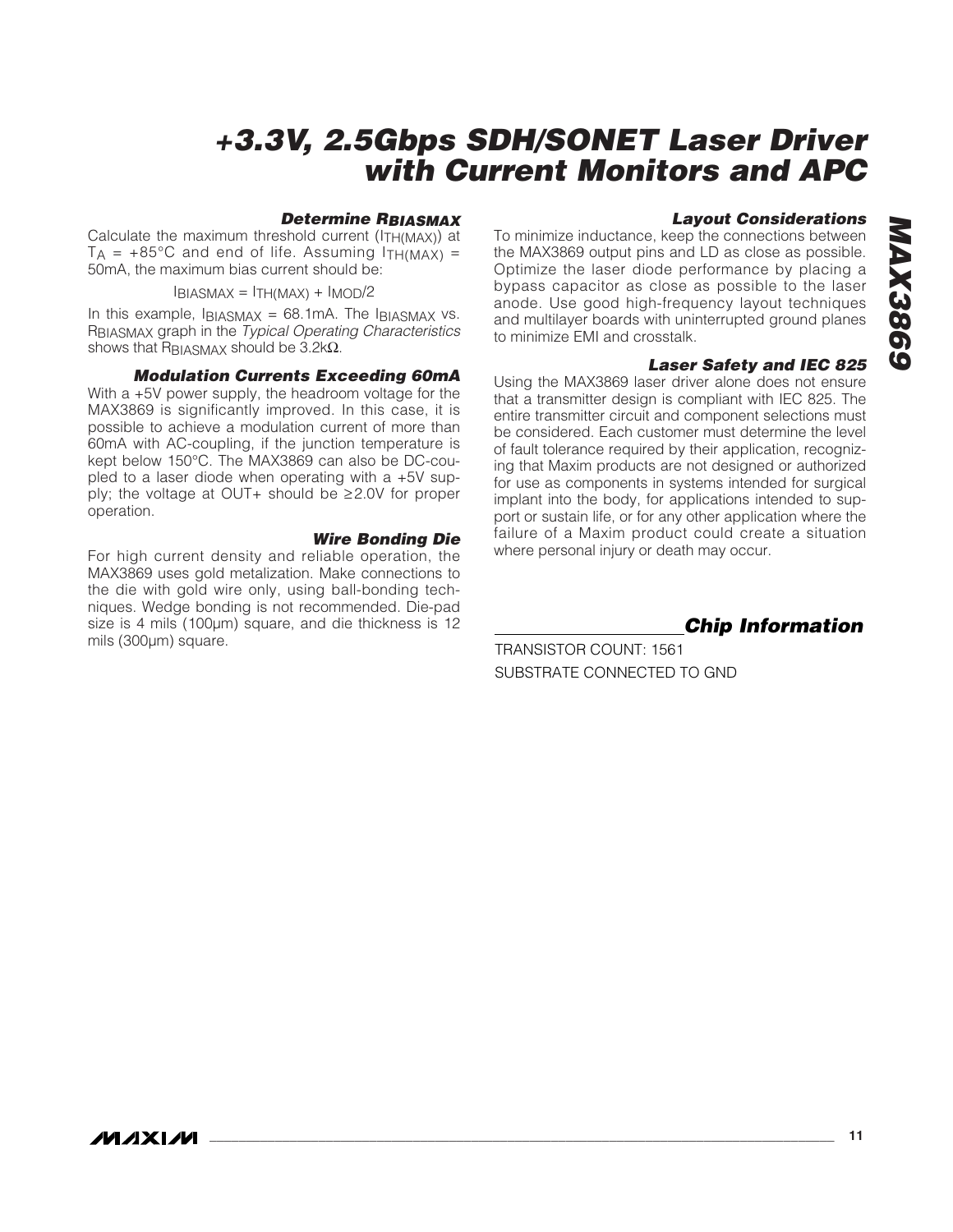

*MAX3869*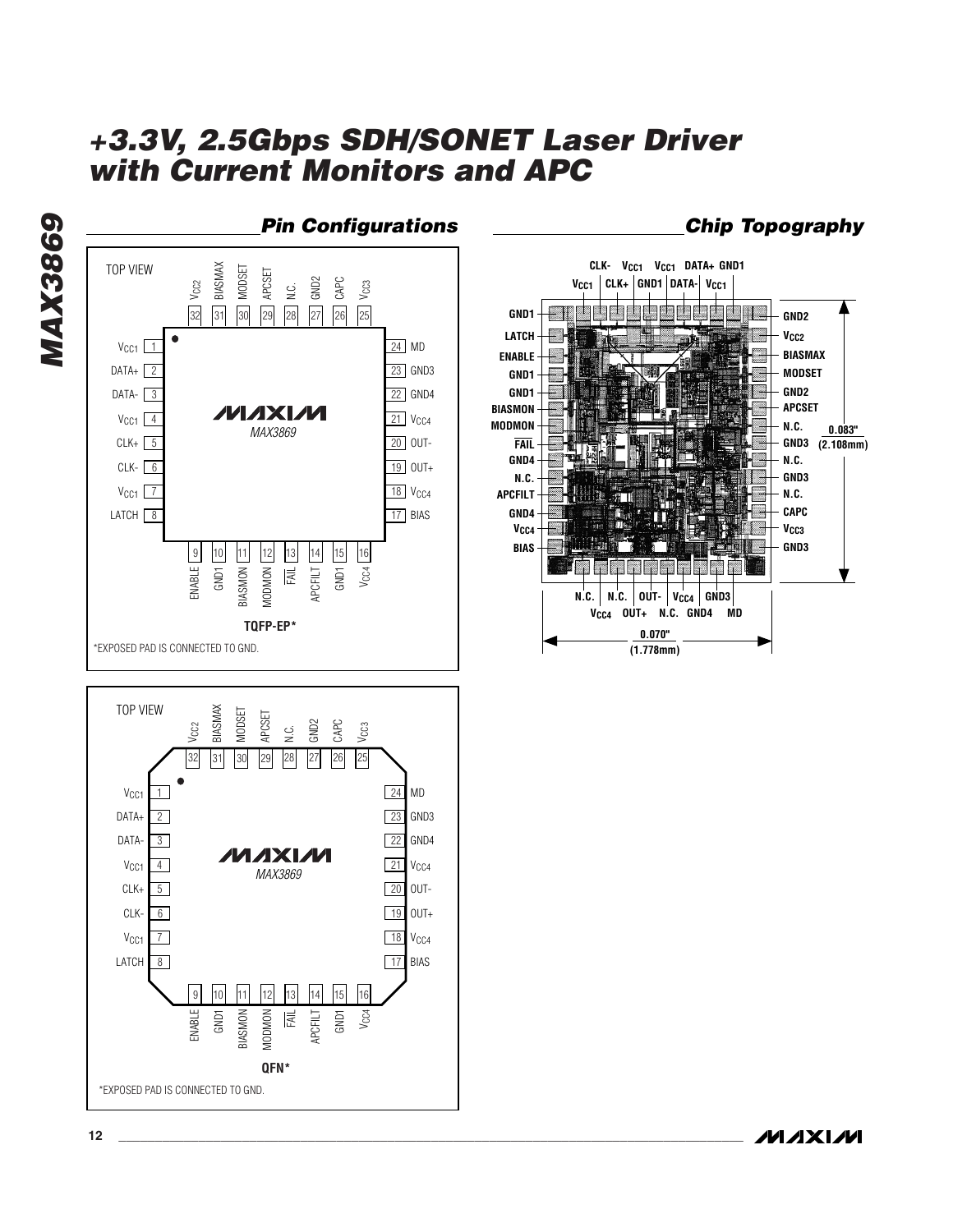# *Package Information*

(The package drawing(s) in this data sheet may not reflect the most current specifications. For the latest package outline information, go to **www.maxim-ic.com/packages**.)

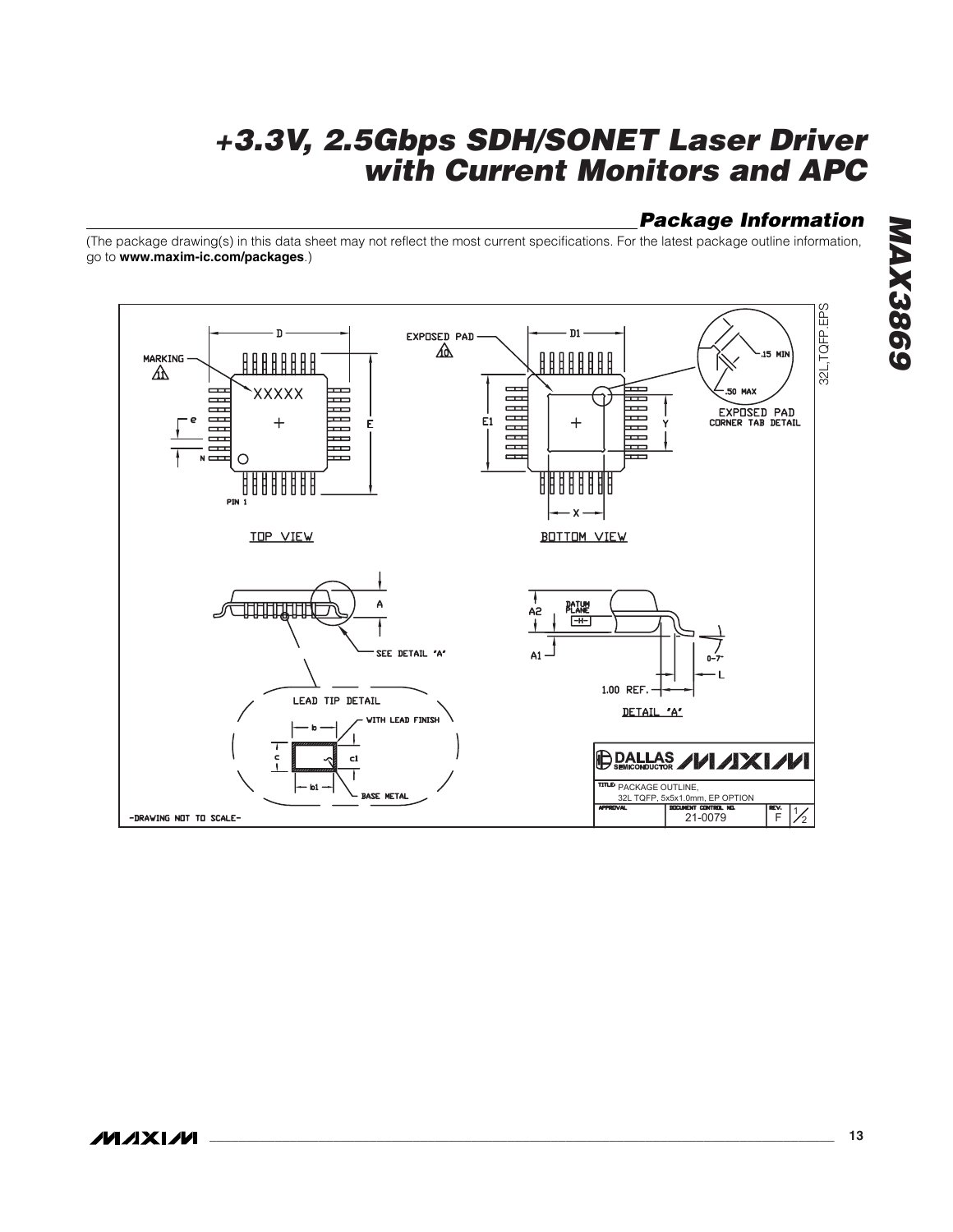# *Package Information (continued)*

(The package drawing(s) in this data sheet may not reflect the most current specifications. For the latest package outline information, go to **www.maxim-ic.com/packages**.)

#### **NOTES:**

- 1. ALL DIMENSIONING AND TOLERANCING CONFORM TO ANSI Y14.5-1982.<br>2. DATUM PLANE EHD IS LOCATED AT MOLD PARTING LINE AND<br>COINCIDENT WITH LEAD, WHERE LEAD EXITS PLASTIC BODY AT<br>BOTTOM OF PARTING LINE.<br>3. DIMENSIONS DI AND EI
- 
- DIMENSIONS.<br>
DIMENSIONS.<br>
4. THE TOP OF PACKAGE IS SMALLER THAN THE BOTTOM OF PACKAGE BY 0.15 MILLIMETERS.
- BY U.35 MILLIMELERS.<br>
5. DIMENSION & DDES NOT INCLUDE DAMBAR PROTRUSION. ALLOWABLE<br>
DAMBAR PROTRUSION SHALL BE 0.08 MM TOTAL IN EXCESS OF THE<br>
6. ALL DIMENSION AT MAXIMUM MATERIAL CONDITION.<br>
6. ALL DIMENSIONS ARE IN MILLI
- MS-026.
- 
- 
- MS-U26.<br>
B. LEADS SHALL BE COPLANAR WITHIN .004 INCH.<br>
9. EXPOSED DIE PAD SHALL BE COPLANAR WITH BOTTOM OF PACKAGE<br>
AM UTHENSIONS X AND Y APPLY TO EXPOSED PAD (EP) VERSIONS ONLY.<br>
AD DIMENSIONS X AND Y APPLY TO EXPOSED PAD
- AN MARKING IS FOR PACKAGE ORIENTATION REFERENCE ONLY.

|    | COMMON DIMENSIONS         |                        |
|----|---------------------------|------------------------|
|    | DIMENSIONS IN MILLIMETERS |                        |
|    |                           | JEDEC AAA-HD           |
|    |                           | $5\times5\times1.0$ MM |
|    | MIN.                      | MAX.                   |
| A  | ≁                         | 1.20                   |
| A1 | 0.05                      | 0.15                   |
| A2 | 0.95                      | 1.05                   |
| D  | 6.80                      | 7.20                   |
| Dı | 4.80                      | 5.20                   |
| E. | 6.80                      | 7.20                   |
| E1 | 4.80                      | 5.20                   |
| L  | 0.45                      | 0.75                   |
| N  |                           | 32                     |
| e  |                           | 0.50 BSC.              |
| b  | 0.17                      | 0.27                   |
| b1 | 0.17                      | 0.23                   |
| Ċ  | 0.09                      | 0.20                   |
| c1 | 0.09                      | 0.16                   |
| x  | 2.70                      | 3.30                   |
| Y  | 2.70                      | 3.30                   |

|                        | $\bigoplus$ DALLAS $\diagup$ $\bigcup$ $\diagup$ $\diagup$ $\bigcup$ $\bigcup$ |                                 |      |               |  |  |  |
|------------------------|--------------------------------------------------------------------------------|---------------------------------|------|---------------|--|--|--|
|                        | <b>ITTLE PACKAGE OUTLINE,</b>                                                  |                                 |      |               |  |  |  |
|                        |                                                                                | 32L TQFP, 5x5x1.0mm, EP OPTION  |      |               |  |  |  |
| -DRAWING NOT TO SCALE- | <b>APPROVAL</b>                                                                | DOCUMENT CONTROL NO.<br>21-0079 | REV. | $\frac{1}{2}$ |  |  |  |